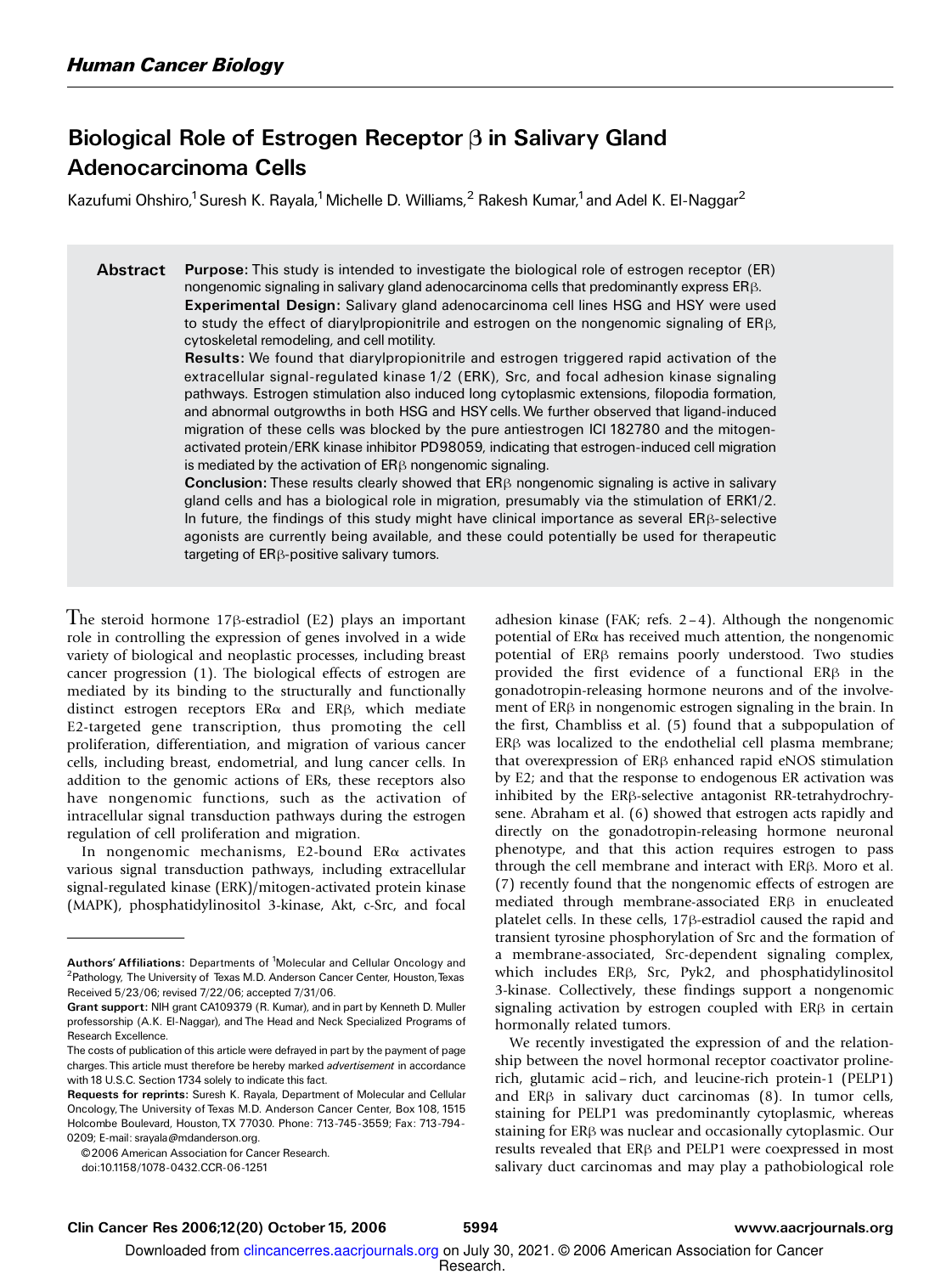in these tumors (8). There was no detectable expression of  $ER\alpha$ in any of the normal or salivary duct carcinoma specimens tested.PELP1 plays a role in genomic functions of ER via histone interactions (9). However, recent studies have shown that PELP1 in cytoplasm could play a crucial role in modulating nongenomic signaling by using molecular mechanisms that remain poorly understood. Moreover, because PELP1 is predominantly localized in the cytoplasm in a substantial proportion of human breast (10) and endometrial cancers (11), PELP1-induced nongenomic signaling is expected to have physiologic implications in tumorigenesis.

Recently, we showed that both estrogen and the selective ER modulator tamoxifen induce rapid activation of MAPK, Src, and FAK, leading to the formation of lamellipodia and actin spikes in human endometrial adenocarcinoma cell lines Hec 1A and Hec 1B (12). These findings are clear evidences that cell migration is regulated by the nongenomic signaling of E2.

Because  $ER\beta$  is the predominantly expressed form of ER in salivary gland tumors and given that PELP1 is predominantly cytoplasmic in salivary gland tumors, we hypothesized that ligand-induced nongenomic signaling occurs through  $ER\beta$  in salivary gland carcinoma cells. To better understand the cellular functions of  $ER\beta$  in salivary gland carcinoma and to determine its role in nongenomic signaling, we analyzed the effect of diarylpropionitrile and estrogen on rapid nongenomic signaling of  $ER\beta$  and its involvement in the regulation of cytoskeletal changes and migration of salivary gland carcinoma cells.

#### Materials and Methods

Cell cultures and reagents. The salivary gland adenocarcinoma cell lines HSG and HSY were generously provided by Dr. Fredrick Kay (NIH, Bethesda, MD). Breast cancer cell lines MDA-MB-231 and MCF-7 were purchased from the American Type Culture Collection (Manassas, VA). All cells were maintained in DMEM-F12 (1:1) supplemented with 10% fetal bovine serum. Estrogen was purchased from Sigma-Aldrich (St. Louis, MO). The ER $\beta$ -selective agonist diarylpropionitrile and the ER antagonist ICI 182780 were purchased from TOCRIS (Ellisville, MO). The ER ligand estren (4-estren-3 $\alpha$ , 17 $\beta$ -diol) was purchased from Steraloids (Newport, RI). The MAP/ERK kinase inhibitor PD98059 was purchased from Promega (Madison, WI).

We used the following antibodies: ERa (Chemicon International, Temecula, CA); ERB (Oncogene Research Products, San Diego, CA); phospho-p42/p44 ERK/MAPK, phospho-Src Tyr<sup>416</sup>, Src (Cell Signaling, Beverly, MA); ERK1, ERK2, FAK (Santa Cruz Biotechnology, Santa Cruz, CA); phospho-FAK Tyr<sup>397</sup> (BioSource International, Camarillo, CA).

Cell extracts and immunoblotting. For cell extract preparation, cells were grown in 1% DCC medium for 48 hours and treated with either diarylpropionitrile (10 nmol/L), estren (10 nmol/L), or E2 (10 nmol/L).When indicated, ICI 182,780 (100 nmol/L) or PD98059 ( $10 \mu \text{mol/L}$ ) were added 1 hour before the ligand treatment. Cells were washed twice with PBS and then lysed in radioimmunoprecipitation assay buffer [50 mmol/L Tris-HCl (pH 7.5), 150 mmol/L NaCl, 0.5% NP40, 0.1% SDS, 0.1% sodium deoxycholate,  $1 \times$  protease inhibitor cocktail (Roche Applied Science, Indianapolis, IN), and 1 mmol/L sodium vanadate] for 10 minutes on ice. The lysates were centrifuged in an Eppendorf centrifuge, at  $4^{\circ}$ C for 10 minutes. Cell lysates containing an equal amount of protein ( $\sim$  200  $\mu$ g) were then resolved on an SDSpolyacrylamide gel (8% acrylamide), transferred to a nitrocellulose membrane, probed with the appropriate antibodies, and developed using either the enhanced chemiluminescence or the alkaline phosphatase – based color reaction method.

Immunofluorescent labeling and confocal microscopy. The cellular localization of proteins was determined by indirect immunofluorescence.Briefly, HSG or HSY cells were grown on sterile glass coverslips, fixed in 4% paraformaldehyde, permeabilized in 0.1% Triton X-100, and blocked in 5% normal goat serum-PBS.Cells were incubated with primary antibodies, washed thrice in PBS, and then incubated with goat anti-mouse or goat anti-rabbit secondary antibodies conjugated with Alexa 546 (red) or Alexa 488 (green) from Molecular Probes (Eugene, OR). The DNA dye Topro-3 (Molecular Probes) was used as nuclear stain (blue). Microscopic analyses were done using an Olympus FV300 laser scanning confocal microscope in accordance with established methods, using sequential laser excitation to minimize fluorescence emission bleed-through. Each image was obtained at the same cellular level and magnification.

Migration and wound-healing assays. To measure cell migration potential, HSG and HSY cells were serum starved (0% DCC) in phenol red-free medium for 48 hours. Cells were trypsinized for collection, washed in PBS, then resuspended in phenol red – free medium in the presence of 0.1% bovine serum albumin, and loaded on the upper well of an uncoated Boyden chamber at a concentration of 10,000 per well. E2 (10 nmol/L) was diluted in the cell medium before cell plating, as described for the individual experiments.The lower side of the separating filter was filled with a conditioned medium of NIH-3T3 fibroblasts grown in DMEM/F12 medium with 0.1% bovine serum albumin. We counted the cells that successfully migrated through the filter. Experiments were done in triplicate.

We also assessed the cell migration potential by using an established wound- healing assay as previously described (12). Briefly, HSG or HSY cells were plated in 60-mm dishes in 10% FCS-DMEM.When cells were 80% to 90% confluent, they were rinsed twice in PBS and then cultured in serum-free DCC for 24 hours. The confluent monolayer of cells was then wounded by scraping a narrow 200-µL pipetman tip across the plate in six parallel lines. Cells were rinsed twice in PBS and then grown in 5% DCC or in medium supplemented with E2 (10 nmol/L) or diarylpropionitrile (10 nmol/L). When indicated, cells were pretreated with PD98059 for 1 hour. After an additional 24 hours, each plate was examined by phase-contrast microscopy for the amount of wound closure by using Zeiss Axiovision 3.1 software to measure the physical separation remaining between the original wound widths. We made 18 separate measurements per plate and did each experiment in triplicate. Data represent the mean  $\pm$  SE of three experiments.

#### **Results**

Protein expression profile of  $ER\beta$  in HSG and HSY cells. To validate the previous findings that normal salivary gland and salivary duct adenocarcinoma specimens express only  $ER\beta$  but not ER $\alpha$  (8), we analyzed the expression patterns of ER $\beta$  and  $ER\alpha$  in salivary gland adenocarcinoma cell lines HSG and HSY. Western blot analysis revealed a single 57-kDa band corresponding to  $ER\beta$  in both HSG and HSY cells. Neither of the two cell lines expressed ER $\alpha$  (Fig. 1A). Furthermore, immunofluorescent localization of  $ER\beta$  in these cells revealed that ER<sub>B</sub> was localized in both cytoplasmic and nuclear compartments (Fig.1B).

Activation of MAPK and its upstream components by nongenomic signaling of  $ER\beta$ . The exclusive expression of  $ER\beta$ , and not ER $\alpha$ , in the HSG and HSY cells and the fact that ER $\beta$ was localized in both the nuclear and cytoplasmic compartments indicated that  $ER\beta$  is the functional isoform in these cells, and that ligand stimulation may activate rapid nongenomic signaling pathways in these cell lines.To test this hypothesis, ligand-induced activation of the ERK/MAPK pathway was examined in HSG and HSY cell lines. As shown in Fig.2A, both diarylpropionitrile and estrogen rapidly induced

Research. Downloaded from clincancerres.aacrjournals.org on July 30, 2021. © 2006 American Association for Cancer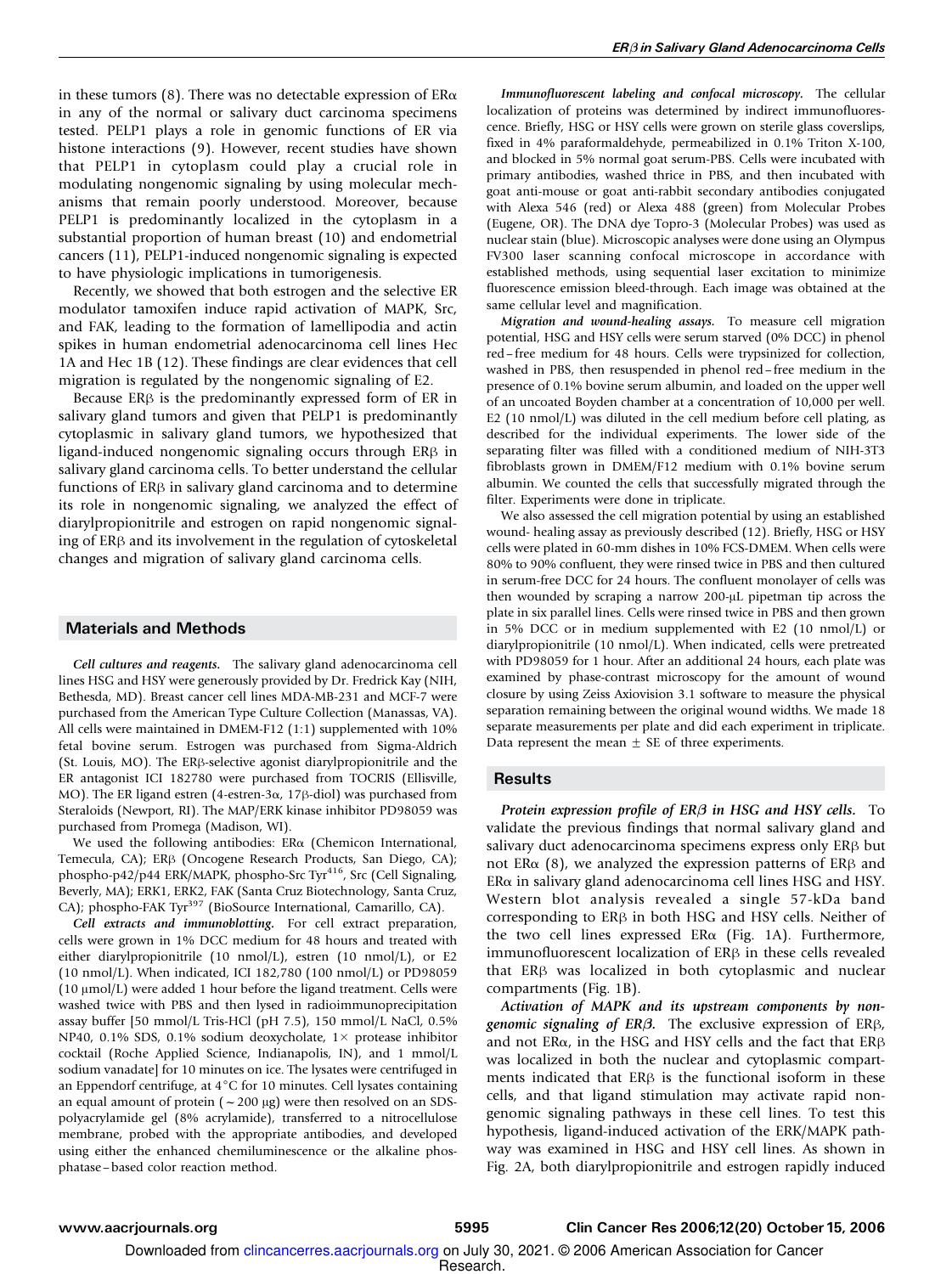

Fig. 1. ER $\alpha$  and ER $\beta$  expression in HSG and HSY cells. A, Western blot analysis of  $ER\alpha$  and  $ER\beta$  in HSG, HSY, MCF-7, and MDA-MB-231 cells. MCF-7 and MDA-MB-231 are positive controls for  $ER\alpha$  and  $ER\beta$ , respectively. B, immunofluorescent localization of  $ER\beta$  (red) and DNA (blue) in HSG and HSY cells.

ERK phosphorylation in both HSG and HSY cells.The ligandinduced ERK/MAPK activation was not due to a direct effect of ligand on total ERK content because no changes in the total ERK expression level were detected after reprobing the membranes with a total ERK1/2 antibody. These results indicate that both diarylpropionitrile and estrogen activates nongenomic signaling in HSG and HSY cells.

To validate the above results and to further rule out the possibility that the activation of MAPK is not due to ERßmediated genomic signaling, we stimulated the cells with ER ligand estren, a nongenotropic signaling activator (4-estren-3 $\alpha$ ,  $17\beta$ -diol; ref. 13). Results showed that upon stimulation with estren, there is a significant increase in MAPK activation at 30 minutes in both HSG and HSY cells (Fig.2B).

We then examined the role of ER<sub>B</sub> as a mediator of E2-triggered rapid ERK/MAPK activation by using the pure antiestrogen ICI 182780 as a competitive inhibitor of ERBmediated signaling.We treated exponentially growing HSG and HSY cells with ICI (100 nmol/L) for 1 hour before treatment, then the phosphorylation status of ERK1/2 was assessed by Western blotting. Treatment with ICI reduced E2-induced ERK/MAPK phosphorylation in both HSG and HSY cells (Fig. 3A). Of particular, the observed stimulation of MAPK by ligand was effectively blocked by PD98059, a widely used inhibitor of MAP/ERK kinase, which is an upstream activator of MAPK (Fig. 3A). These results suggest a role for the direct upstream components of MAPK in its stimulation by E2, further implicating the classic pathway of nongenomic signaling mediated by  $ER\beta$  in both HSG and HSY cells.

Because the classic pathway of nongenomic signaling of ER involves the activation of upstream components of the MAPK pathway leading to Src homology and collagen/Src/Ras/ERK activation (2), we hypothesized that ligand treatment stimulates the upstream components of this pathway, such as Src, to activate MAPK.To test this hypothesis, we analyzed the activation status of Src in HSG and HSY cells stimulated by

diarylpropionitrile and E2. Results showed that both diarylpropionitrile and E2 induced Src phosphorylation in both cell lines (Fig. 3B). Because Src has been shown to interact with and phosphorylate FAK on tyrosine residues acting as a docking site for growth factor receptor binding protein 2, which permits signaling to the RAS-MAPK cascade (14), we next analyzed the activation of FAK in these cell lines, and as expected, both diarylpropionitrile and E2 triggered FAK phosphorylation (Fig.3B).

Because the FAK-Src signaling complex recruits and/or phosphorylates a number of signaling proteins and is involved with adhesion regulation and the motile and invasive phenotype, as well as with growth and survival signaling (15), we next analyzed whether the ligand-induced changes in Src and FAK activation were translated into dynamic cell morphologic alterations indicative of a more motile phenotype. Confocal microscopic analysis revealed that 24 hours of E2 treatment induced long cytoplasmic extensions, filopodia formation, and abnormal outgrowths in both HSG and HSY cells compared with the control cells (Fig.4).

Involvement of E2-induced nongenomic signaling of  $ER\beta$ with cytoskeletal changes and cell migration. To provide



Fig. 2. ER ligands induced ERK1/2 phosphorylation in HSG and HSYcells. HSG and HSYcells were maintained in 1% DCC for 48 hours and then treated with (A) E2 (10 nmol/L) or diarylpropionitrile (DPN; 10 nmol/L) and (B) estren (10 nmol/L) for the indicated times. ERK1/2 phosphorylation was analyzed by Western blotting.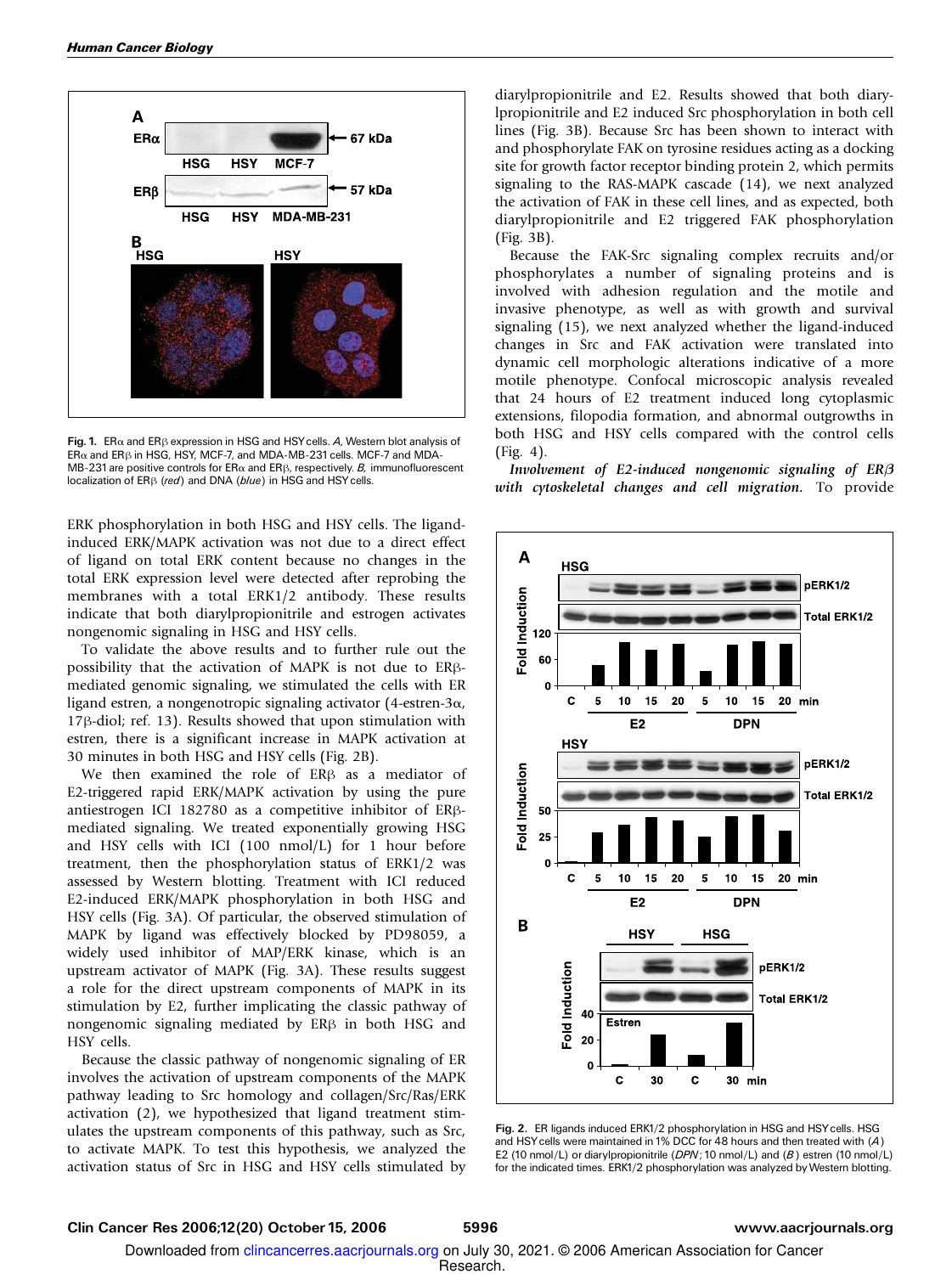



proof-of-principle evidence that the observed phenotypic changes due to E2 induction on the actin cytoskeleton correlated with a functional physiologic process, we used a Boyden chamber and an established wound-healing assay to assess the migration of E2-stimulated HSG and HSY cells. Serum-starved cells showed a basal migration in the Boyden chamber, whereas overnight treatment with E2 resulted in a substantial increase in the migration of both cell lines (Fig. 5A). Similar results were obtained when liganddependent migration was assessed by a wound-healing assay (Fig. 5B). Furthermore, the observed increase in ligandinduced cell migration was effectively blocked by pure antiestrogen ICI 182780 (data not shown) and by MAP/ ERK kinase inhibitor PD98059, clearly indicating that the E2-stimulated migration of HSG and HSY cells was mediated by the activation of ERK1/2, further confirming the involvement of the classic pathway of ER nongenomic signaling (Fig. 5C).



Fig. 4. E2 induces morphological changes in HSG and HSYcells. HSG and HSYcells were maintained for 48 hours in 1% DCC and then treated with E2 (10 nmol/L) for 24 hours. Cells were fixed and immunofluorescent labeled with fluorescently conjugated phalloidin (for filamentous actin) and ToPro3 (for DNA).

www.aacrjournals.org 5997 Clin Cancer Res 2006;12(20) October 15, 2006

Research. Downloaded from clincancerres.aacrjournals.org on July 30, 2021. © 2006 American Association for Cancer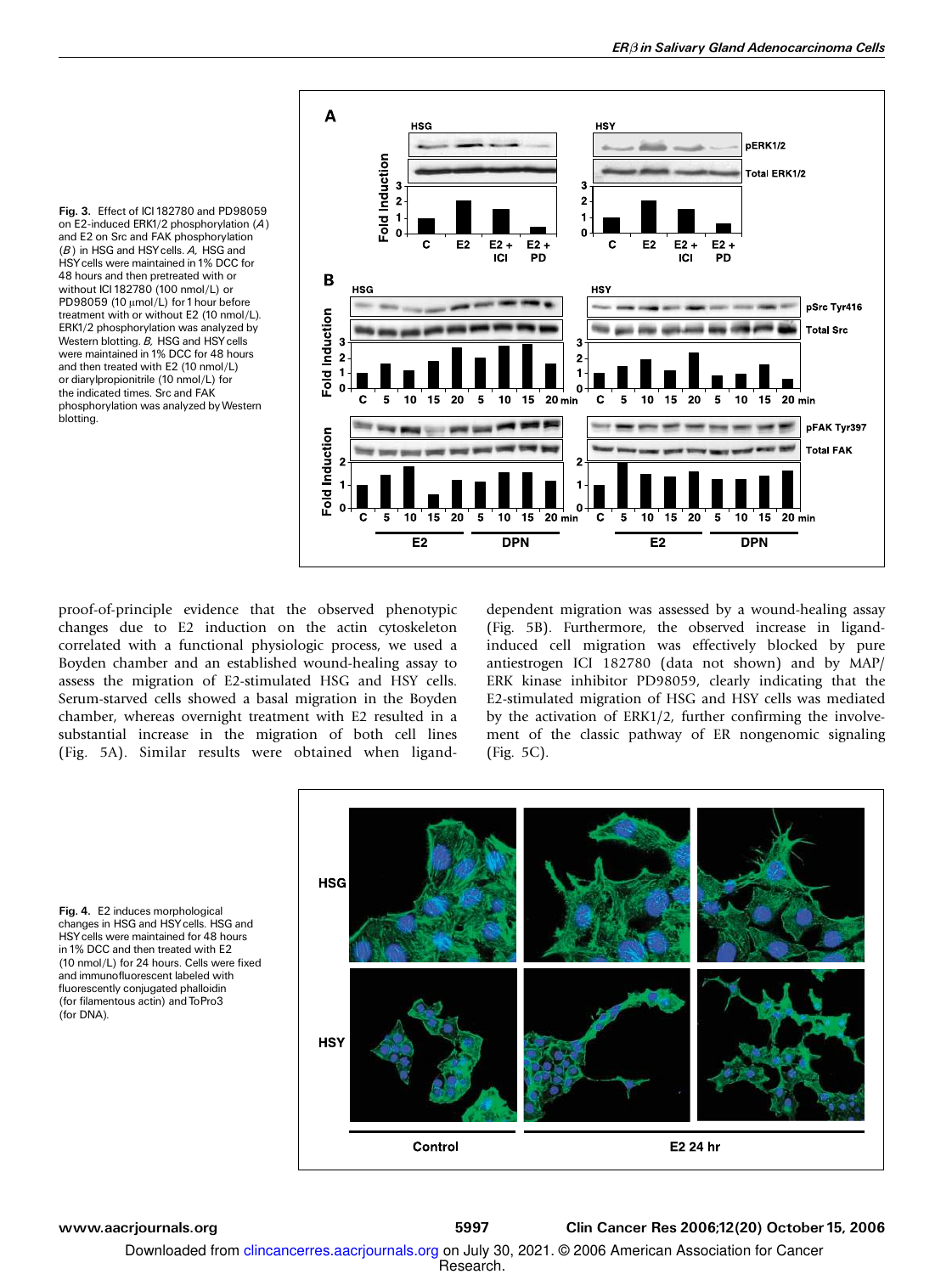

Fig. 5. Effect of E2 on cell migration in HSG and HSYcells. A, Boyden chamber cell migration assay was done as detailed in Materials and Methods. HSG and HSY cells were treated overnight with E2 (10 nmol/L). Experiments were done in triplicate. Columns, mean of the migrated cells; bars, SE. B, confluent 60-mm dishes of HSG and HSYcells were cultured in serum-free DCC medium for 24 hours, then the confluent monolayer of cells was wounded by scraping. Cells were then incubated with or without E2 (10 nmol/L) or diarylpropionitrile (10 nmol/L) in 5% DCC for 24 hours, and each dish was examined by phase-contrast microscopy for wound closure. C, HSG and HSYcells were cultured, and wound was created as above. Cells were then incubated with or without PD98059 (10  $\mu$ mol/L) for 1 hour before treatment with or without E2 (10 nmol/L) in 5% DCC for 24 hours. Eighteen measurements were separately taken per dish, and each experiment was done in triplicate. Columns, mean of these experiments; bars, SE. \*, <sup>P</sup> < 0.001;  $*$ ,  $P < 0.01$ .

#### **Discussion**

Our findings showed that HSG and HSY cell migration resulted from ligand-induced ER<sub>B</sub> nongenomic signaling through ERK1/2 activation, thus establishing the critical role of ligand-induced  $ER\beta$  nongenomic signaling in the pathobiology of salivary gland carcinogenesis.

In recent times, a number of nonclassic estrogen-regulated tissues have been shown to express  $ER\beta$ , suggesting that the function of these tissues is controlled by estrogen binding specifically to this ER subtype. ER $\beta$  is the predominant ER subtype in certain salivary gland carcinomas, and we now provide a further credence to these findings in both salivary gland adenocarcinoma cell lines HSG and HSY. It was previously established that the cytoplasmic localization of PELP1 promotes the nongenomic signaling of ER, which has been linked with the rapid responses to estrogen and generally involves stimulation of Src, MAPK, phosphatidylinositol 3-kinase, and protein kinase C pathways in cytosol (16). The selective expression of  $ER\beta$  and not  $ER\alpha$ , combined with the fact that PELP1 was predominantly cytoplasmic and coexpressed with  $ER\beta$  in most salivary duct carcinomas, prompted us to examine the nongenomic signaling mechanism triggered by the ligand- $ER\beta$ complex and to explore the role played by these rapid signals.

A number of studies have shown that presence of  $ER\beta$  in the plasma membrane, cytoplasm and mitochondria, in addition to its nuclear localization, supporting its possible involvement in nongenomic signaling (5, 7). We showed that nongenomic signaling, including ERK1/2, Src, and FAK, is activated by diarylpropionitrile and E2 in both HSG and HSY cells, which could be attributed to the membrane or cytoplasmic localization of ER<sub>B</sub>. Of particular interest, preferential expression of the  $ER\beta$  isoform has also been reported in platelets and has been shown to activate Src kinase via nongenomic actions (7). These ligand-induced dynamic changes in cytoplasmic signaling cascades were translated into filamentous-actin cytoskeletal rearrangements, adoption of motile cell phenotypes, and increased ability of stimulated cells to migrate. The classic pathway of nongenomic signaling of ER involves both upstream and downstream molecules of Src that have been previously linked to cell motility and cell migration. Our findings provide evidence of the formation of long cytoplasmic extensions,

Research. Downloaded from clincancerres.aacrjournals.org on July 30, 2021. © 2006 American Association for Cancer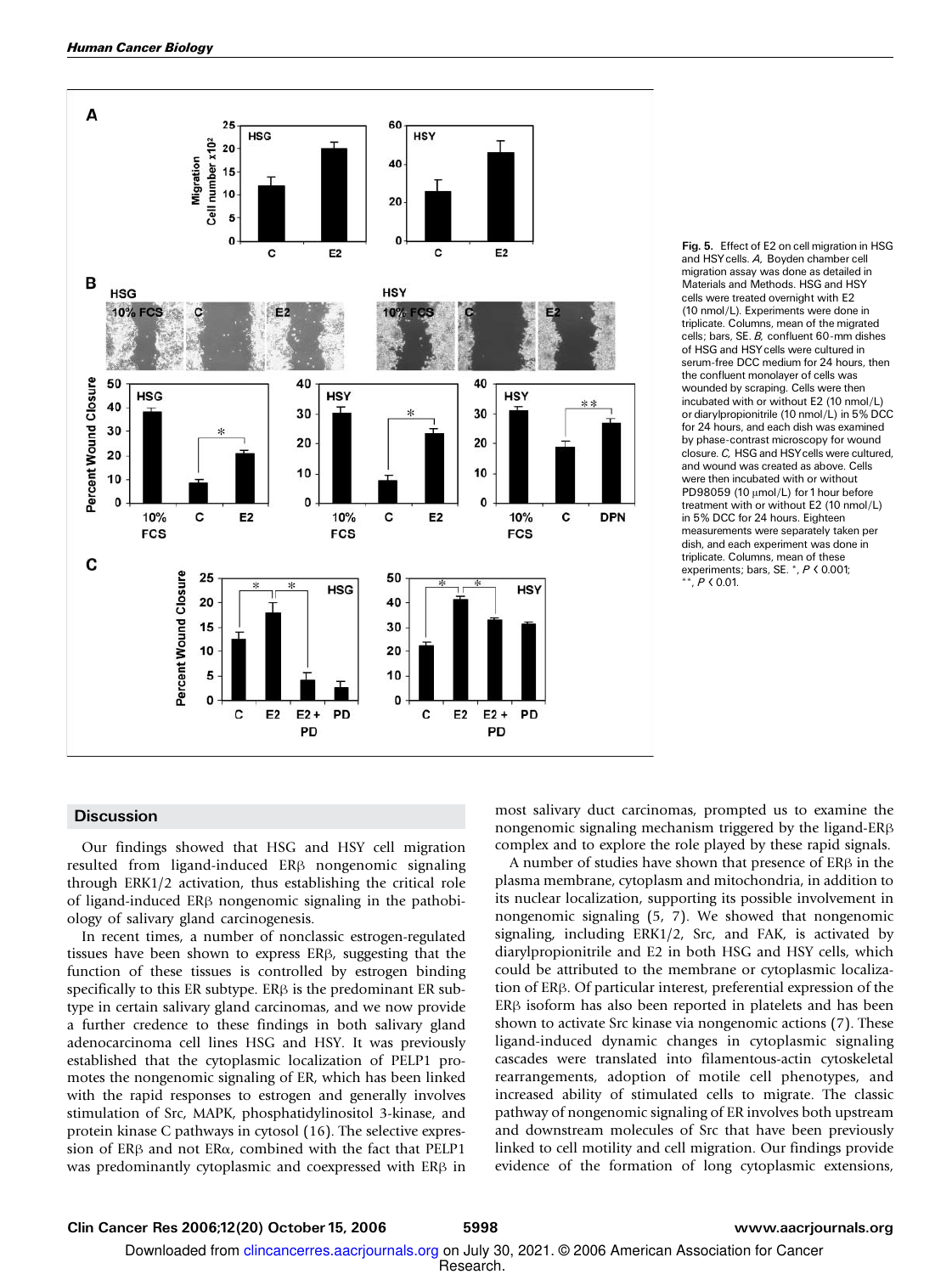filopodia formation, and abnormal outgrowths in both HSG and HSY cells upon E2 stimulation that seem to result from enhanced cell motility. Our findings were supported by our previous study that showed that E2 induced cytoskeletal remodeling and the migration of endometrial cancer cells by the activation of Src, FAK, and ERK1/2 (12).

To our understanding, this is the first report of the ability of the  $ER\beta$  isoform in salivary gland adenocarcinoma cells to activate specific signal transduction pathways starting from the cytoplasm or plasma membrane, which may explain the effect of E2 in the modulation of cytoskeletal remodeling and the migration of salivary gland carcinoma cells.

#### References

- 1. Nilsson S, Makela S, Treuter E, et al. Mechanisms of estrogen action. Physiol Rev 2001;81:1535-65.
- 2. Acconcia F, Kumar R. Signaling regulation of genomic and nongenomic functions of estrogen receptors. Cancer Lett 2006;238:1 ^ 14.
- 3. Manavathi B, Kumar R. Steering estrogen signals from the plasma membrane to the nucleus: two sides of the coin. J Cell Physiol 2006;207:594 ^ 604.
- 4. Song RX, Santen RJ. Membrane initiated estrogen signaling in breast cancer. Biol Reprod 2006;  $75:9 - 16.$
- 5. Chambliss KL, Yuhanna IS, Anderson RG, Mendelsohn ME, Shaul PW. ER $\beta$  has nongenomic action in caveolae. Mol Endocrinol 2002;16:938-46.
- 6. Abraham IM, Han SK, Todman MG, Korach KS, Herbison AE. Estrogen receptor  $\beta$  mediates rapid estrogen actions on gonadotropin-releasing hormone neurons *in vivo*. J Neurosci 2003:23:5771 - 7.
- 7. Moro L, Reineri S, Piranda D, et al. Nongenomic effects of 17 $\beta$ -estradiol in human platelets: potentiation of thrombin-induced aggregation through estro-

gen receptor  $\beta$  and Src kinase. Blood 2005;105:  $115 - 21.$ 

- 8. Vadlamudi RK, Balasenthil S, Sahin AA, et al. Novel estrogen receptor coactivator PELP1/MNAR gene and ER<sub>B</sub> expression in salivary duct adenocarcinoma: potential therapeutic targets. Hum Pathol 2005;36:  $670 - 5.$
- 9. Nair SS, Mishra SK, Yang Z, Balasenthil S, Kumar R, Vadlamudi RK. Potential role of a novel transcriptional coactivator PELP1 in histone H1 displacement in cancer cells. Cancer Res 2004:64:6416-23.
- 10. Vadlamudi RK, Manavathi B, Balasenthil S, et al. Functional implications of altered subcellular localization of PELP1 in breast cancer cells. Cancer Res 2005; 65:7724 - 32.
- 11. Vadlamudi RK, Balasenthil S, Broaddus RR, Gustafsson JA, Kumar R. Deregulation of estrogen receptor coactivator proline-, glutamic acid-, and leucine-rich protein-1/modulator of nongenomic activity of estrogen receptor in human endometrial tumors. J Clin Endocrinol Metab 2004;89:6130-8.
- 12. Acconcia F, Barnes CJ, Kumar R. Estrogen and tamoxifen induce cytoskeletal remodeling and migration in endometrial cancer cells. Endocrinology 2006; 147:1203 ^ 12.
- 13. Almeida M, Han L, O'brien CA, Kousteni S, Manolagas SC. Classical genotropic versus kinaseinitiated regulation of gene transcription by the estrogen receptor a. Endocrinology 2006;147:  $1986 - 96.$
- 14. Song RX, Zhang Z, Santen RJ. Estrogen rapid action via protein complex formation involving  $ER\alpha$  and Src. Trends Endocrinol Metab 2005;16:  $347 - 53.$
- 15. Mitra SK, Hanson DA, Schlaepfer DD. Focal adhesion kinase: in command and control of cell motility. Nat Rev Mol Cell Biol 2005;6:56 ^ 68.
- 16. Barletta F, Wong CW, McNally C, Komm BS, Katzenellenbogen B, Cheskis BJ. Characterization of the interactions of estrogen receptor and MNAR in the activation of cSrc. Mol Endocrinol 2004;18:  $1096 - 108.$